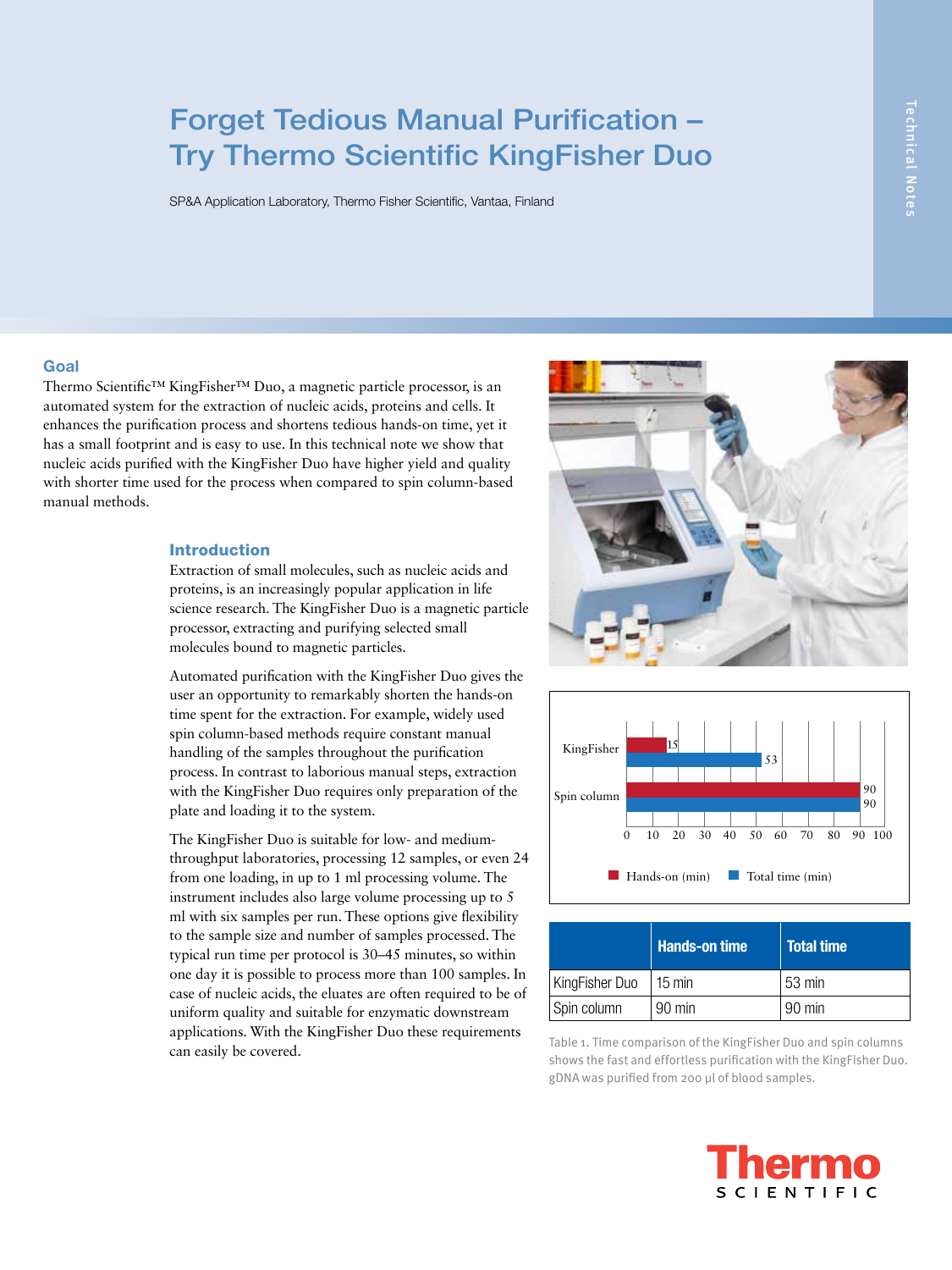#### Materials and methods

Nucleic acid purifications were performed to compare the KingFisher Duo to a spin column kit and two magnetic particle-based systems from other manufacturers. The purifications were performed from 200 µl of fresh EDTA treated blood and 1 x 106 HeLa-S3 cells. Thermo Scientific KingFisher Pure DNA Blood Kit (cat. no. 98010196) or KingFisher Pure RNA Blood Kit (cat. no. 98020196) was used together with the KingFisher Duo for DNA and RNA purification from blood samples. Purification from the cultured HeLa-S3 cells was performed with the Thermo Scientific KingFisher Cell and Tissue DNA Kit (cat. no. 97030196) and KingFisher Pure RNA Tissue Kit (cat. no. 98040196). In the case of the spin column kit and magnetic particle systems from other vendors, the purifications were performed in accordance with the instruction manuals of the respective kits. The time used for the purification with the KingFisher Duo or spin columns was followed. In preparation of the KingFisher Duo the buffers were transferred to the empty wells with the stepper function in Thermo Scientific Finnpipette Novus single channel pipette (cat. no. 46200600 and 46200700).

Results were analyzed with the Thermo Scientific Multiskan GO (cat. no. 51119300), Agilent 2100 Bioanalyzer (Agilent Technologies) and RiboGreen assays on Thermo Scientific Fluoroskan Ascent (cat. no. 5210470).

#### **Results**

### Purification with the KingFisher Duo saves time

The extraction of gDNA from 12 blood samples on the KingFisher Duo took 53 minutes, from which the hands-on time was 15 minutes (Table 1). Correspondingly, the extraction of 12 samples with the spin columns took 90 minutes and required constant attendance of the user. Similar time difference in favorite with the KingFisher Duo and KingFisher Pure RNA Tissue Kit was seen in purification of RNA from HeLa-S3 cell samples, as well as RNA purification from blood samples with the KingFisher Pure RNA Blood kit (data not shown). To accelerate the purification process the Finnpipette Novus pipette stepper function was used in preparation of the plate. Using the stepper in pipetting during the spin column purification is not possible due to increased risk of cross-contamination caused by transferring the same tip between different samples.



Figure 1. The RNA purified from 200 µl of blood with the KingFisher Duo or spin column kit were run on Agilent Bioanalyzer. The results indicate the purification with the KingFisher Duo gave the highest quality of RNA. Lanes: L ladder; 1-4 spin column kit; 5-8 KingFisher Duo.

## Highest RNA yield and quality with the KingFisher Duo

Intact RNA purification from blood is a challenging application. The yield and quality of RNA purified with the KingFisher Duo was compared to the RNA purified with corresponding spin column kit. The eluates were run in the Agilent Bioanalyzer. The RIN (RNA integrity number) value was 8.1 in the samples purified with the KingFisher Duo but with the spin column kit the values were remarkable lower, indicating low yield and degraded RNA (Figure 1). RIN value, varying from 1 to 10, is used to estimate the integrity of total RNA. The RIN 8.1 indicates excellent quality. Additionally, the fluorometric and spectrophotometric analyses indicated higher RNA yield was purified with the KingFisher Duo compared to the spin column kit (Table 2).

|                   | <b>Sample</b><br>volume | <b>RNA</b><br>yield F | <b>RNA</b><br>yield S | $A_{260}/A_{280}$ |
|-------------------|-------------------------|-----------------------|-----------------------|-------------------|
| KingFisher<br>Duo | 200 µl                  | $1.82 \mu g$          | $2.17 \mu g$          | 1.9               |
| Spin<br>column    | 200 µl                  | $0.42 \mu g$          | $0.36 \mu g$          | 1.9               |

Table 2. The total RNA yield purified from 200 µl of blood with the KingFisher Duo gave highest yield of RNA compared to the spin columns according to the fluorometric (F) and spectrophotometric (S) analyses.